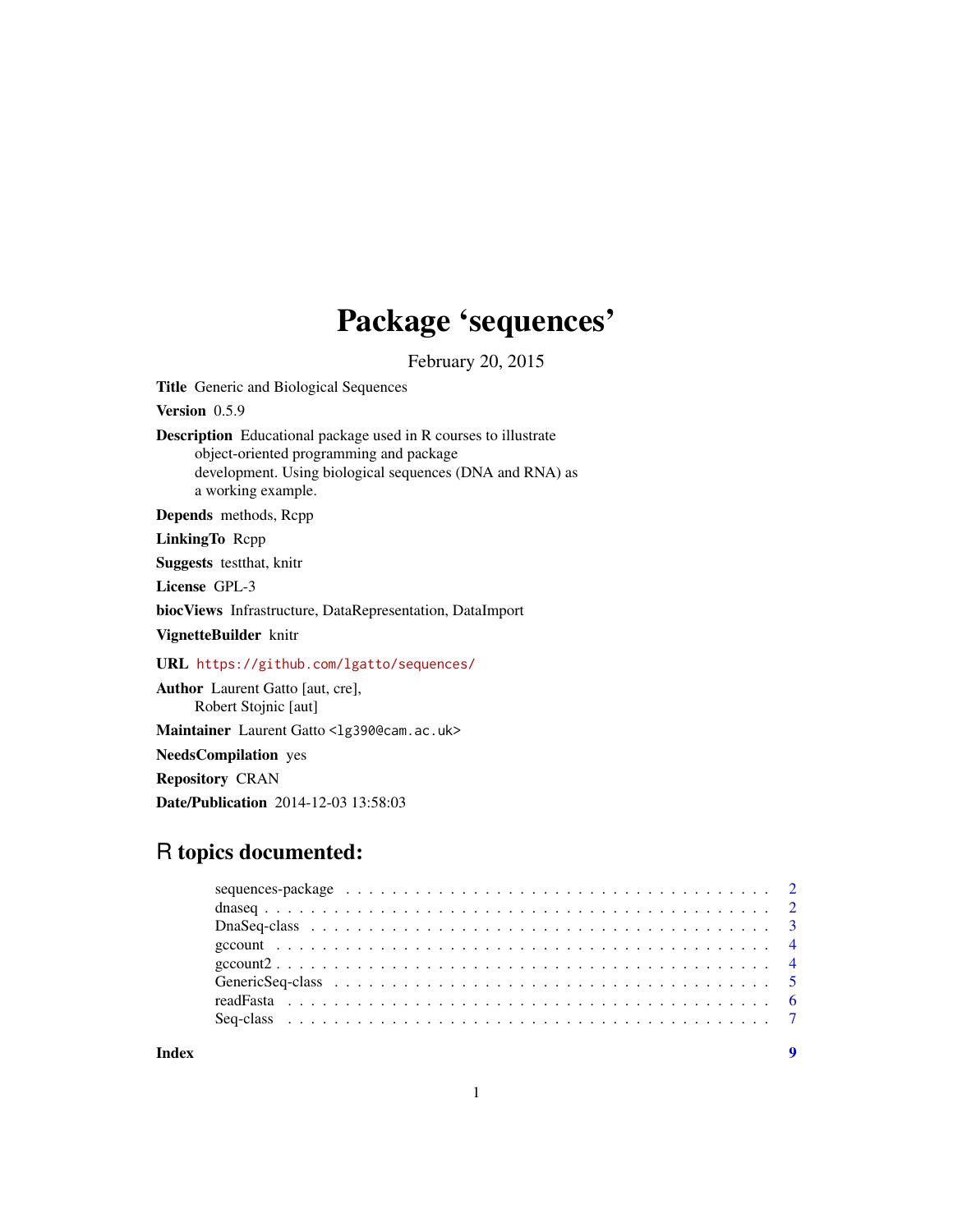<span id="page-1-0"></span>

#### Description

Dummy package used in an R course to illustrate OO programming and package development. The course is aimed at bioinformaticians and biologists. Relevant illustrative examples used in the package are generic sequences as a top virtual class and specific biological (DNA and RNA) sequences.

#### Details

| Package:  | sequences |
|-----------|-----------|
| Type:     | Package   |
| License:  | GPL-3     |
| LazyLoad: | yes       |

#### Author(s)

Laurent Gatto <lg390@cam.ac.uk> Robert Stojnic <rs550@cam.ac.uk> Maintainer: Laurent Gatto <lg390@cam.ac.uk>

dnaseq *An* DnaSeq *example.*

#### Description

dnaseq is an example instance of an object of class [DnaSeq](#page-2-1). It has been generated by reading the aDnaSeq.fasta file (available in syste.file("extdata",package="sequences")) with the [readFasta](#page-5-1) function.

#### Usage

```
data(dnaseq)
```
#### Format

The format is: chr "dnaseq"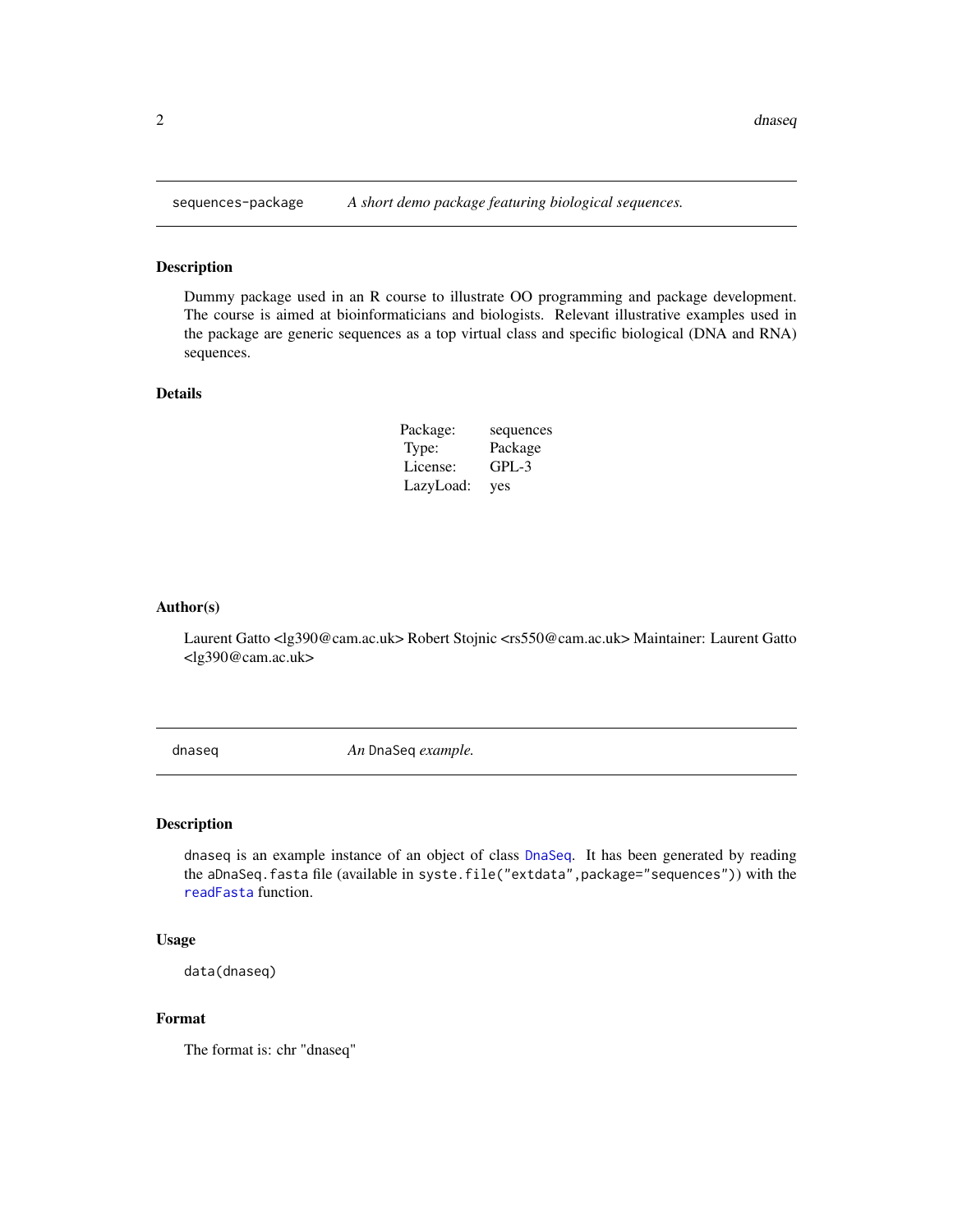# <span id="page-2-0"></span>DnaSeq-class 3

#### Examples

data(dnaseq) dnaseq print(dnaseq)

<span id="page-2-1"></span>

| DnaSeg-class |
|--------------|
|              |

DnaSeq-class *Class "DnaSeq" and "RnaSeq"*

# <span id="page-2-2"></span>Description

The DnaSeq and RnaSeq are instances of the virtual [GenericSeq](#page-4-1) class for "DNA" and "RNA" respectively. Their alphabets are defined accordingly.

### Objects from the Class

Instance of DnaSeq and RnaSeq can be created by reading fasta files using the [readFasta](#page-5-1) function.

#### Slots

See the [GenericSeq](#page-4-1) class for details about the generic slots and methods.

#### Extends

Class [GenericSeq](#page-4-1), directly.

#### Methods

See [GenericSeq](#page-4-1) for inherited methods.

- comp signature(object = "DnaSeq"): return the complement of the sequence string of the sequence instance.
- transcribe signature(object = "DnaSeq"): transcribes the DnaSeq instance into a RnaSeq instance.

#### Author(s)

Laurent Gatto <lg390@cam.ac.uk>

# See Also

See also the [GenericSeq](#page-4-1) virutal class.

# Examples

```
data("dnaseq")
dnaseq
rnaseq <- transcribe(dnaseq)
rnaseq
```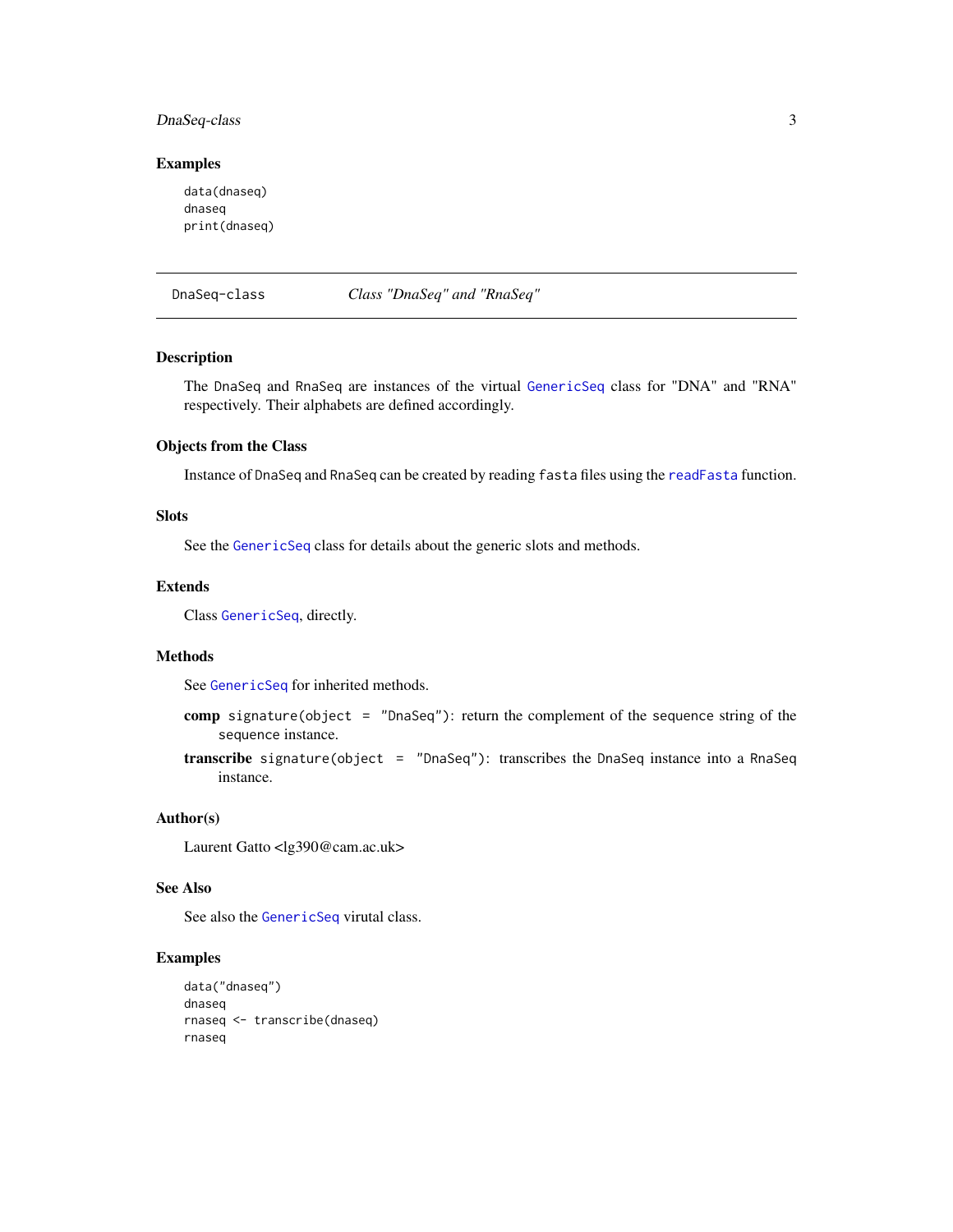<span id="page-3-0"></span>

# Description

Returns the number of 'A', 'C', 'G' and 'T' bases in the 'inseq' sequence string.

# Usage

gccount(inseq)

# Arguments

inseq a DNA sequence string.

# Details

This function calls a C primitive

# Value

A numeric of length 4

# Author(s)

Laurent Gatto <lg390@cam.ac.uk>

# Examples

```
s <- "AAAACCCGGT"
cnt <- gccount(s)
cnt
stopifnot(cnt==table(strsplit(s,"")))
```
gccount2 *Count bases in sequence (using Rcpp)*

# Description

Returns the number of 'A', 'C', 'G' and 'T' bases in the 'inseq' sequence string.

# Usage

gccount2(inseq)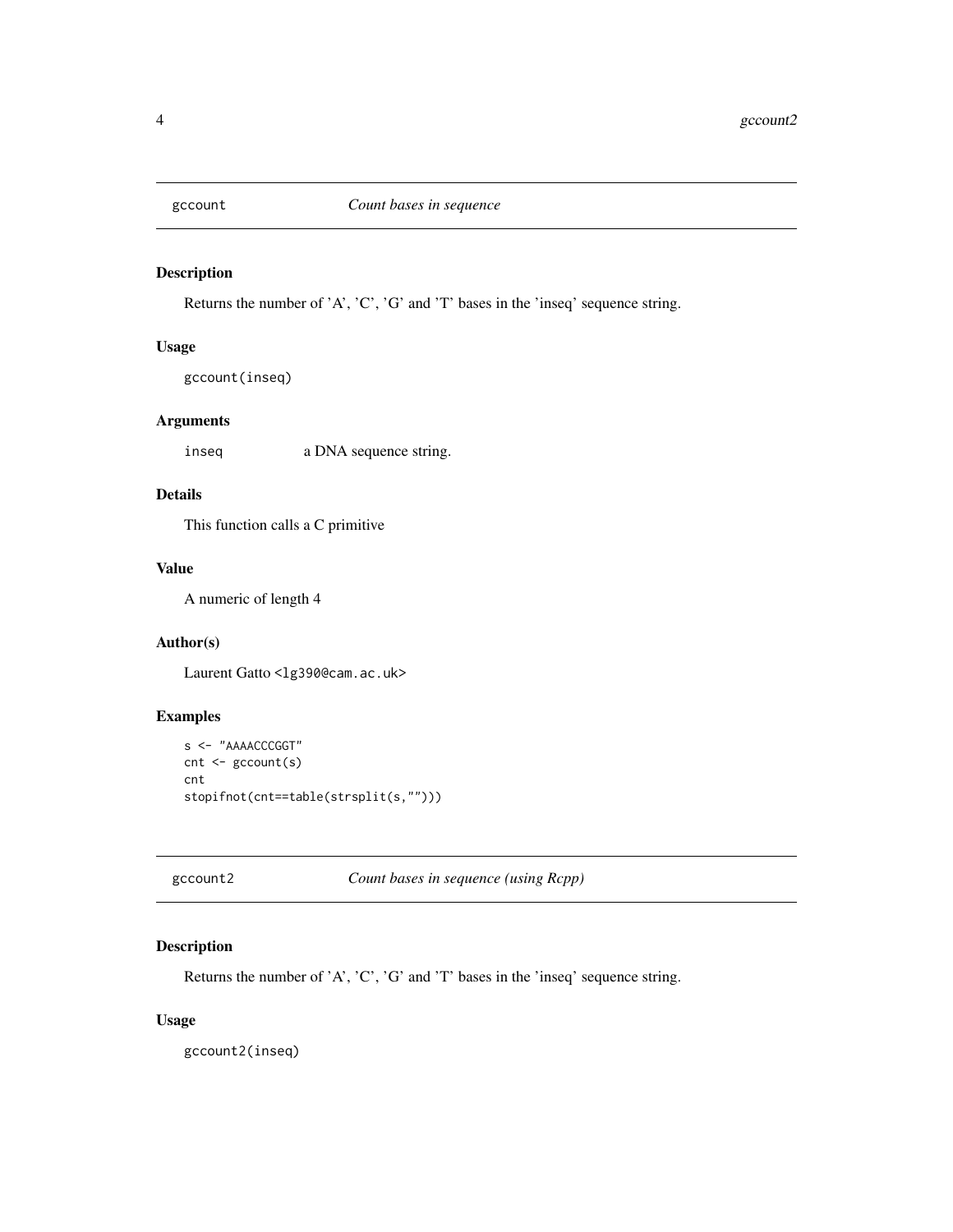# <span id="page-4-0"></span>GenericSeq-class 5

#### **Arguments**

inseq a DNA sequence string.

# Details

This function calls a C primitive

# Value

A numeric of length 4

#### Author(s)

Robert Stojnic <rs550@cam.ac.uk>

#### Examples

```
s <- "AAAACCCGGT"
cnt <- gccount2(s)
cnt
stopifnot(cnt==table(strsplit(s,"")))
```
<span id="page-4-1"></span>GenericSeq-class *Class "GenericSeq"*

# Description

This virtual class defines a generic sequence object composed by an identifier, a sequence and an alphabet that defines the letters of the sequence. A set of accessor methods and setters are described below.

#### Objects from the Class

A virtual Class: No objects may be created from it.

# **Slots**

- id: Object of class "character" that identifies the sequence instance.
- alphabet: Object of class "character" that defines all the letters that a valid sequence can be made of.
- sequence: Object of class "character" storing the actual sequence string of the sequence instance.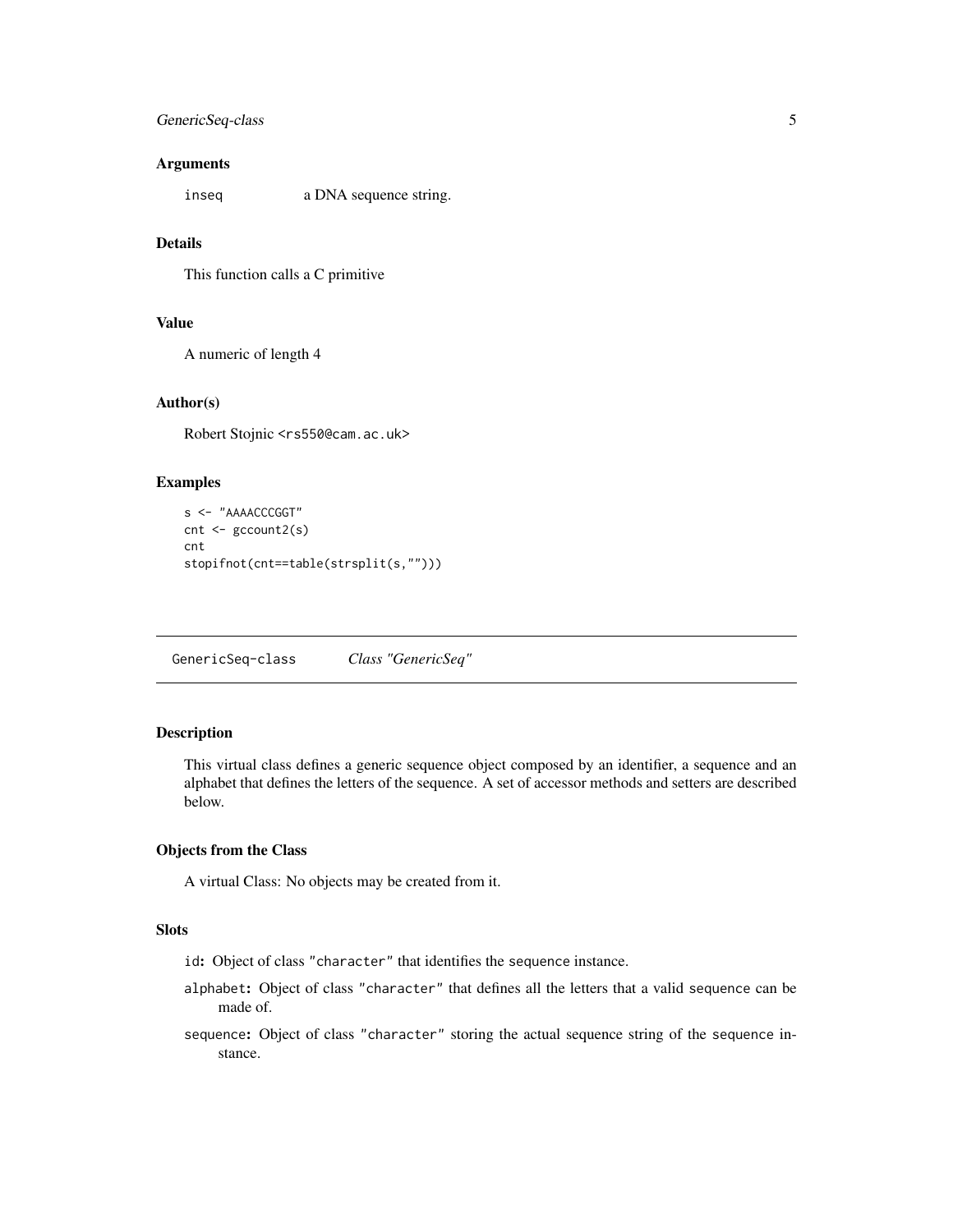#### <span id="page-5-0"></span>Methods

- alphabet signature(object = "GenericSeq"): retrieves the alphabet of valid sequence letters, returned as characher.
- id signature(object = "GenericSeq"): retrieves the identifier of the sequence instance.
- id<- signature(object = "GenericSeq", value = "character"): sets the identifier of the sequence instance to value.
- length signature( $x =$  "GenericSeq"): returns the length the sequence instance, i.e. the number of characters of the sequence string.
- **print** signature( $x =$  "GenericSeq"): prints the sequence of the instance.
- rev signature( $x =$  "GenericSeq"): return the reverse of the sequence string of the sequence instance.
- seq signature( $\dots$  = "GenericSeq"): returns the sequence character string of the instance.
- seq<- signature(object = "GenericSeq", value = "character"): changes the sequence string of the sequence instance to value. The new string must be compatbile with the sequence instance alphabet.

show signature(object = "GenericSeq"): displays the object content.

 $[$  signature(x = "GenSeq"): Subsets the sequence of x and returns the correspong subsetted object of same class as x.

#### Author(s)

Laurent Gatto <lg390@cam.ac.uk>

#### See Also

See [DnaSeq](#page-2-1) and [RnaSeq](#page-2-2) classes for examples of subclasses and [readFasta](#page-5-1) on how to create instances.

#### Examples

showClass("GenericSeq")

<span id="page-5-1"></span>readFasta *Read fasta files.*

#### Description

Reads sequences data in fasta and create DnaSeq and RnaSeq instances.

#### Usage

readFasta(infile)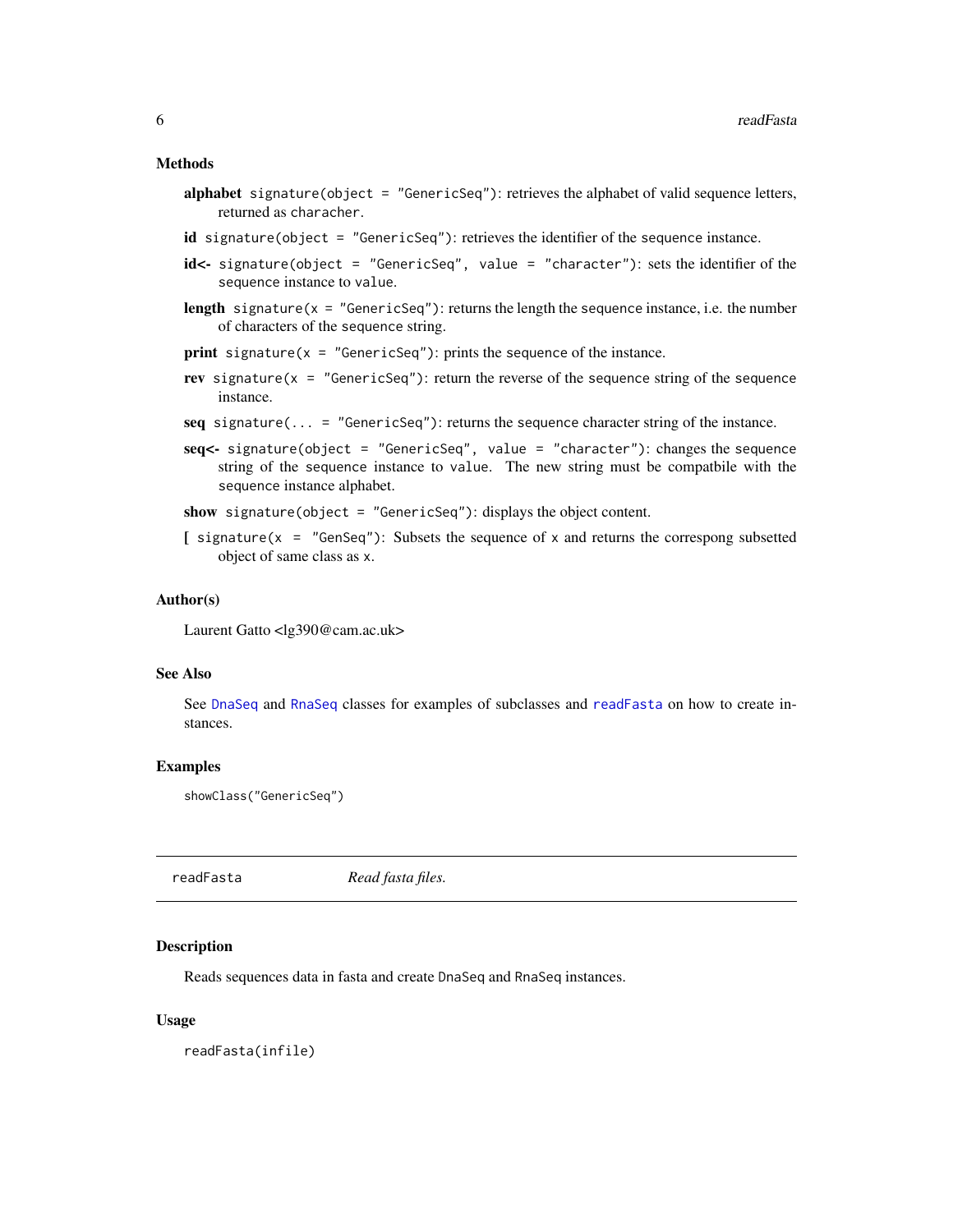#### <span id="page-6-0"></span>Seq-class 7

#### Arguments

infile the name of the fasta file which the data are to be read from.

# Details

This funtion reads DNA and RNA fasta files and generates valid "DnaSeq" and "RnaSeq" instances.

# Value

an instance of DnaSeq or RnaSeq.

# Author(s)

Laurent Gatto <lg390@cam.ac.uk>

# See Also

[GenericSeq](#page-4-1), [DnaSeq](#page-2-1) and [RnaSeq](#page-2-2).

#### Examples

```
f <- dir(system.file("extdata",package="sequences"),pattern="fasta",full.names=TRUE)
f
aa <- readFasta(f[1])
aa
```
Seq-class *Class* "Seq"

#### Description

The Seq class implements a nucleic acid sequence as well as various sequence transformations. It's aim is to illustrate the usage of reference classes.

#### Extends

All reference classes extend and inherit methods from ["envRefClass"](#page-0-0).

### Fields

id: Object of class character defining the sequence identifier.

alphabet: Object of class character defining the sequence alphabet.

sequence: Object of class character with the actual sequence string.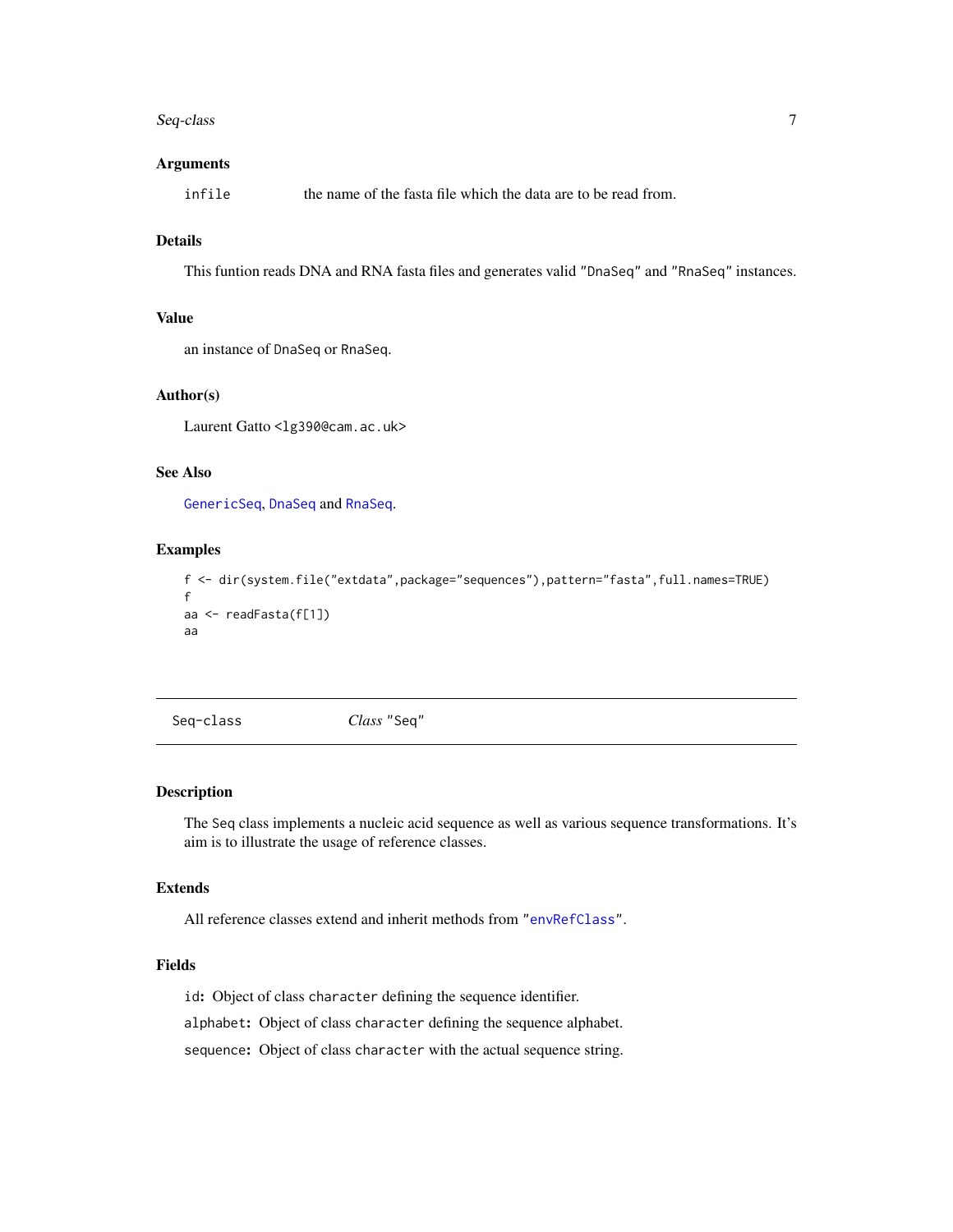#### <span id="page-7-0"></span>8 Seq-class and the sequence of the sequence of the sequence of the sequence of the sequence of the sequence of the sequence of the sequence of the sequence of the sequence of the sequence of the sequence of the sequence o

# Methods

transcribe(): Transcribes a DNA sequence into RNA.

seq(): Retuns the sequence string.

comp(): Complements the sequence.

rev(): Reverses the sequence.

valid(): Checks sequence validity.

setAlphabet(): Sets the sequence alphabet.

show(): Shows the 'Seq' instance.

# Author(s)

Laurent Gatto <lg390@cam.ac.uk>

# See Also

[DnaSeq](#page-2-1) for a S4 implementation of the same subject.

# Examples

```
s <- Seq$new(id="My sequence",
             sequence="AGCAGCTACGACT",
             alphabet=c("A","C","G","T"))
s
s$rev()
s
```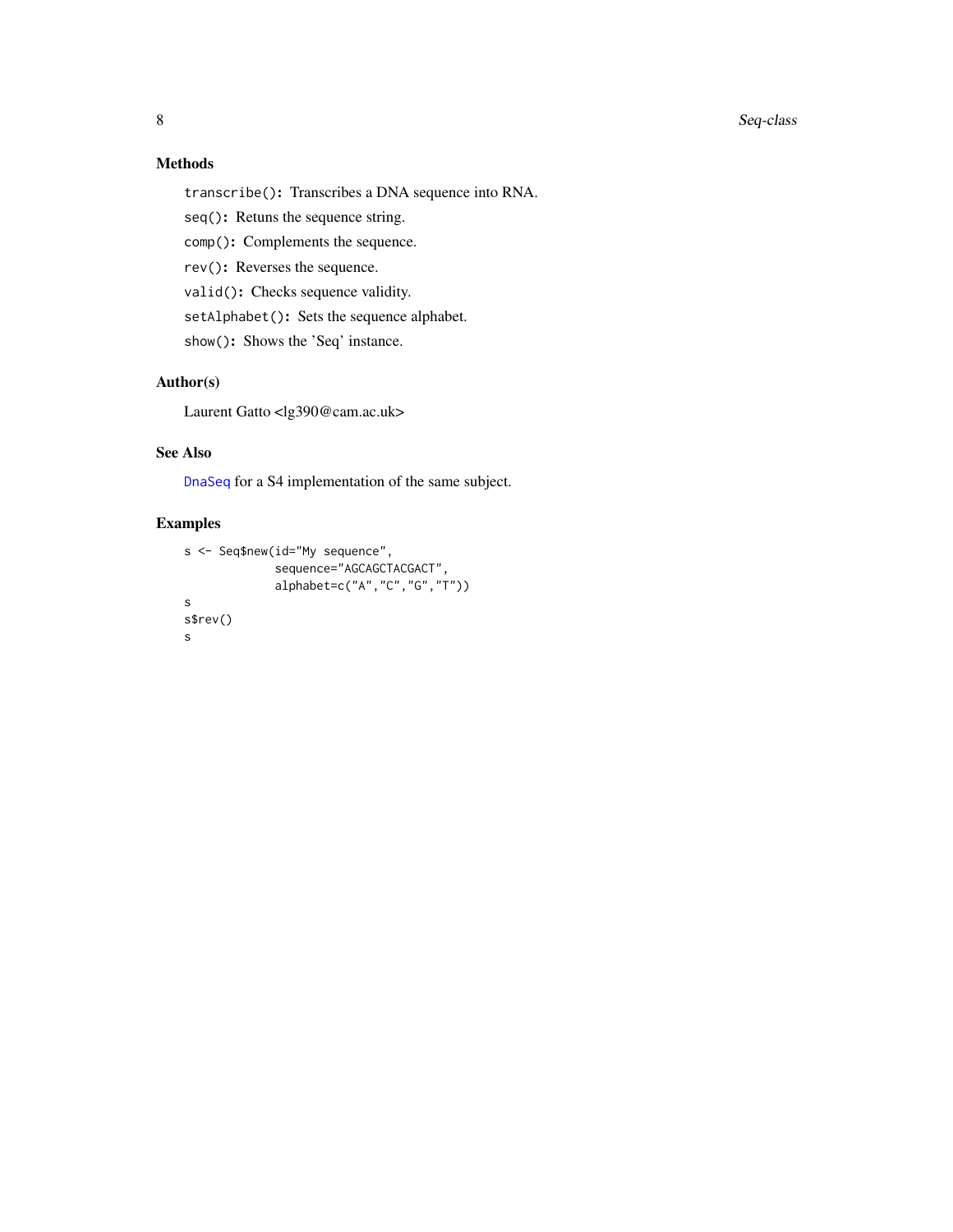# <span id="page-8-0"></span>**Index**

∗Topic IO, readFasta, [6](#page-5-0) ∗Topic classes DnaSeq-class, [3](#page-2-0) GenericSeq-class, [5](#page-4-0) Seq-class, [7](#page-6-0) ∗Topic datasets dnaseq, [2](#page-1-0) ∗Topic file readFasta, [6](#page-5-0) ∗Topic package sequences-package, [2](#page-1-0) [,DnaSeq-method *(*GenericSeq-class*)*, [5](#page-4-0) [,GenericSeq-method *(*GenericSeq-class*)*, [5](#page-4-0) [,RnaSeq-method *(*GenericSeq-class*)*, [5](#page-4-0) alphabet *(*GenericSeq-class*)*, [5](#page-4-0) alphabet,DnaSeq-method *(*GenericSeq-class*)*, [5](#page-4-0) alphabet,GenericSeq-method *(*GenericSeq-class*)*, [5](#page-4-0) alphabet,RnaSeq-method *(*GenericSeq-class*)*, [5](#page-4-0) alphabet-method *(*GenericSeq-class*)*, [5](#page-4-0) class:DnaSeq *(*DnaSeq-class*)*, [3](#page-2-0) class:GenericSeq *(*GenericSeq-class*)*, [5](#page-4-0) class:RnaSeq *(*DnaSeq-class*)*, [3](#page-2-0)

```
class:Seq (Seq-class), 7
comp (DnaSeq-class), 3
comp,DnaSeq-method (DnaSeq-class), 3
comp,RnaSeq-method (DnaSeq-class), 3
comp-method (DnaSeq-class), 3
```
DnaSeq, *[2](#page-1-0)*, *[6](#page-5-0)[–8](#page-7-0)* dnaseq, [2](#page-1-0) DnaSeq-class, [3](#page-2-0)

envRefClass, *[7](#page-6-0)*

gccount, [4](#page-3-0) gccount2, [4](#page-3-0) GenericSeq, *[3](#page-2-0)*, *[7](#page-6-0)* GenericSeq-class, [5](#page-4-0)

id *(*GenericSeq-class*)*, [5](#page-4-0) id,DnaSeq-method *(*GenericSeq-class*)*, [5](#page-4-0) id,GenericSeq-method *(*GenericSeq-class*)*, [5](#page-4-0) id,RnaSeq-method *(*GenericSeq-class*)*, [5](#page-4-0) id-method *(*GenericSeq-class*)*, [5](#page-4-0) id<- *(*GenericSeq-class*)*, [5](#page-4-0) id<-,GenericSeq,ANY-method *(*GenericSeq-class*)*, [5](#page-4-0) id<-,GenericSeq,character-method *(*GenericSeq-class*)*, [5](#page-4-0)

length,DnaSeq-method *(*GenericSeq-class*)*, [5](#page-4-0) length,GenericSeq-method *(*GenericSeq-class*)*, [5](#page-4-0) length,RnaSeq-method *(*GenericSeq-class*)*, [5](#page-4-0)

print,DnaSeq-method *(*GenericSeq-class*)*, [5](#page-4-0) print,GenericSeq-method *(*GenericSeq-class*)*, [5](#page-4-0) print,RnaSeq-method *(*GenericSeq-class*)*, [5](#page-4-0)

readFasta, *[2,](#page-1-0) [3](#page-2-0)*, *[6](#page-5-0)*, [6](#page-5-0) rev *(*GenericSeq-class*)*, [5](#page-4-0) rev,DnaSeq-method *(*GenericSeq-class*)*, [5](#page-4-0) rev,GenericSeq-method *(*GenericSeq-class*)*, [5](#page-4-0) rev,RnaSeq-method *(*GenericSeq-class*)*, [5](#page-4-0) rev-method *(*GenericSeq-class*)*, [5](#page-4-0) RnaSeq, *[6,](#page-5-0) [7](#page-6-0)* RnaSeq-class *(*DnaSeq-class*)*, [3](#page-2-0)